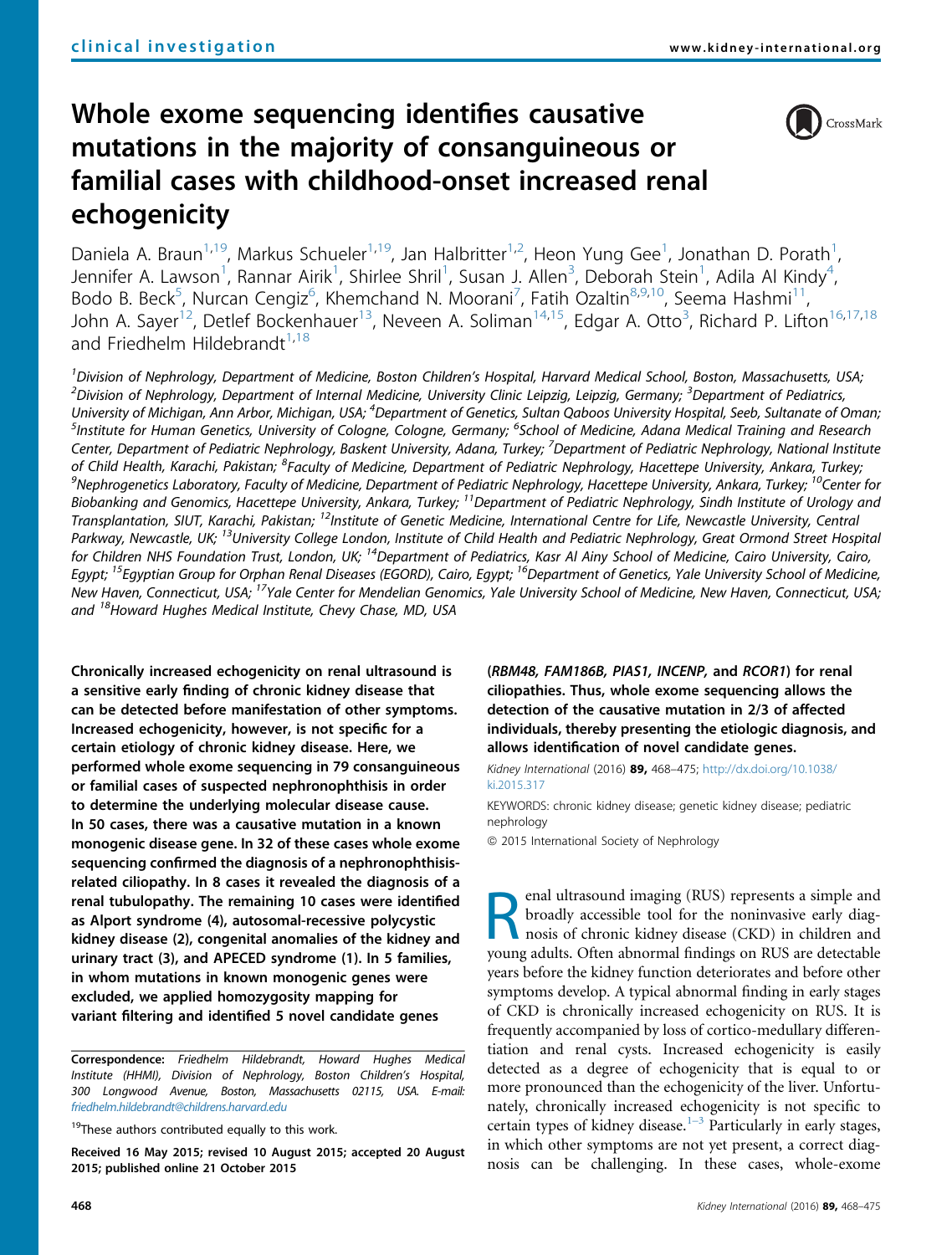sequencing (WES) provides a novel means of establishing an etiologic diagnosis. By revealing the causative monogenic mutation, it provides affected individuals and their families with an unequivocal, early diagnosis.<sup>[1](#page-6-0)</sup> As a result, a targeted therapeutic regimen can be initiated early if available.

Chronically increased echogenicity on RUS is often found in the early stages of nephronophthisis-related ciliopathies (NPHP-RCs). NPHP-RCs represent a group of cystic and fibrotic kidney diseases with an autosomal recessive mode of inheritance that typically progress to end-stage renal failure within the first three decades of life. $4,5$  Nephronophthisis can present as isolated renal disease (MIM #613550) or together with extrarenal symptoms such as retinal degeneration (Senior Loken syndrome MIM #266900), cerebellar vermis hypoplasia (Joubert syndrome MIM #213300), and hepatic fibrosis. The renal manifestation ranges from severe, early onset cystic kidney disease $<sup>6</sup>$  $<sup>6</sup>$  $<sup>6</sup>$  to slowly progressive, fibrotic</sup> remodeling of the kidney with CKD starting in adolescence.<sup>7</sup> Interestingly, the genotype–phenotype correlation in NPHP-RC is dependent on the gene and the specific mutation involved, which can both give rise to a broad phenotypic disease spectrum. NPHP-RCs are a very heterogeneous disease group, as by now mutations in more than 90 genes have been identified as causative for renal ciliopathies in humans.<sup>4</sup> Mutations in some of these genes are very rare, accounting for only two<sup>8</sup> or three<sup>[9](#page-7-0)</sup> families worldwide. WES with direct inspection of the coding regions of these genes therefore represents the most rational and currently, most cost-effective approach for mutation analysis in these patients. $1,10-12$  $1,10-12$  So far, no more than 13 ciliopathy genes have been systematically studied in a larger patient cohort.<sup>[13,14](#page-7-0)</sup>

Here, we performed WES combined with homozygosity mapping in an international cohort of 79 families with pediatric onset of CKD and suspected nephronophthisis based on renal ultrasound presentation with chronically increased echogenicity, loss of cortico-medullary differentiation, and/or  $\geq$  2 cysts. All individuals were born of consanguineous union, or represented familial cases of CKD, and were therefore at high risk for recessive, monogenic diseases. In summary, we were able to identify a causative mutation in a known monogenic disease gene in 50 families (63.3%). In 32 of these families (64%), WES identified mutations in NPHP-RC genes as the molecular disease cause and confirmed the suspected clinical diagnosis. However, in 18 families (36%), we discovered a molecular diagnosis of a monogenic kidney disease that was not NPHP-RC, specifically renal tubulopathies  $(n = 8, 16\%)$ , Alport syndrome  $(n = 4, 8\%)$ , congenital anomalies of the kidney and urinary tract (CAKUT) ( $n = 3, 6\%$ ), autosomal recessive polycystic kidney disease (ARPKD) ( $n = 2, 4\%$ ), and autoimmune nephropathy (APECED [autoimmune polyendocrinopathy-candidiasis– ectodermal dystrophy] syndrome)  $(n = 1, 2\%)$ . In five consanguineous families, in whom we excluded mutations in known monogenic disease genes, we identified five novel candidate genes for NPHP-RC (RBM48, FAM168B, PIAS1, INCENP, and RCOR1).

## RESULTS

## WES identifies the molecular disease cause in 63% of cases

We performed WES in 79 families with suspected NPHP-RC based on renal ultrasound criteria (chronically increased echogenicity, loss of cortico-medullary differentiation, and/or  $\geq$  renal cysts). In 50/79 families (63.3%), we identified a mutation in a gene that is known to cause monogenic renal disease when mutated [\(Figure 1](#page-2-0)a, Supplementary Tables S1 and S2 online).

## NPHP-RCs account for 64% of molecularly diagnosed individuals

Thirty-two of the 50 families with established molecular diagnosis after WES (64.0%) harbored a mutation in a known NPHP-RC gene ([Figure 1b](#page-2-0)). Of the 90 genes that are known to cause renal ciliopathies when mutated, which were systematically analyzed in this study, mutations in 18 genes contributed to this result. Mutations in the genes NPHP3, NPHP4, and NPHP5 accounted for the majority of NPHP-RC cases [\(Table 1](#page-3-0), Supplementary Tables S1 and S2 online). In addition to mutations in NPHP-RC genes, we detected causative mutations in monogenic genes of renal tubulopathies (8/50), Alport syndrome (4/50), CAKUT (3/50), and ARPKD (2/50). Furthermore, we established the molecular diagnosis of APECED in one previously undiagnosed individual ([Figure 1](#page-2-0)b, [Table 1](#page-3-0), Supplementary Tables S1 and S2 online). In 10 individuals, the molecular diagnosis after WES was different from the previous clinical diagnosis. In particular, in one case of previously undiagnosed nephropathic cystinosis the molecular finding changed the therapeutic regimen (Supplementary Tables S1 and S2 online).

## Mutations in more than one recessive disease gene can be present in consanguineous families

In one example of a highly inbred family (412 Mb of cumulative homozygosity), we identified homozygous mutations in seven known monogenic disease genes. Four of them are known to cause diseases with renal involvement (Supplementary Table S4 online). The affected child showed a complex phenotype suggestive of a renal ciliopathy, including Caroli's disease with massive cystic dilation of intrahepatic bile ducts, CKD that progressed to end-stage renal failure within the third year of life, post-axial polydactyly, nystagmus, and rod cone dystrophy. In addition to chronically increased echogenicity as the classical symptom of NPHP-RC, the child showed congenital hydronephrosis due to uretero-pelvic junction obstruction that required corrective surgery, as well as renal tubular acidosis type 4 (Supplementary Table S4 online). An older brother, from whom no DNA sample was available for mutation analysis, deceased at 15 months of age due to end-stage renal and liver disease. In addition, he showed post-axial polydactyly and blindness at 5 months of age due to progressive retinal dystrophy. A younger brother presented with Caroli's disease and retinitis pigmentosa. Interestingly, no polydactyly was present, and the renal function was preserved at 3 years of age. The right kidney showed mild pelvicalyceal dilation.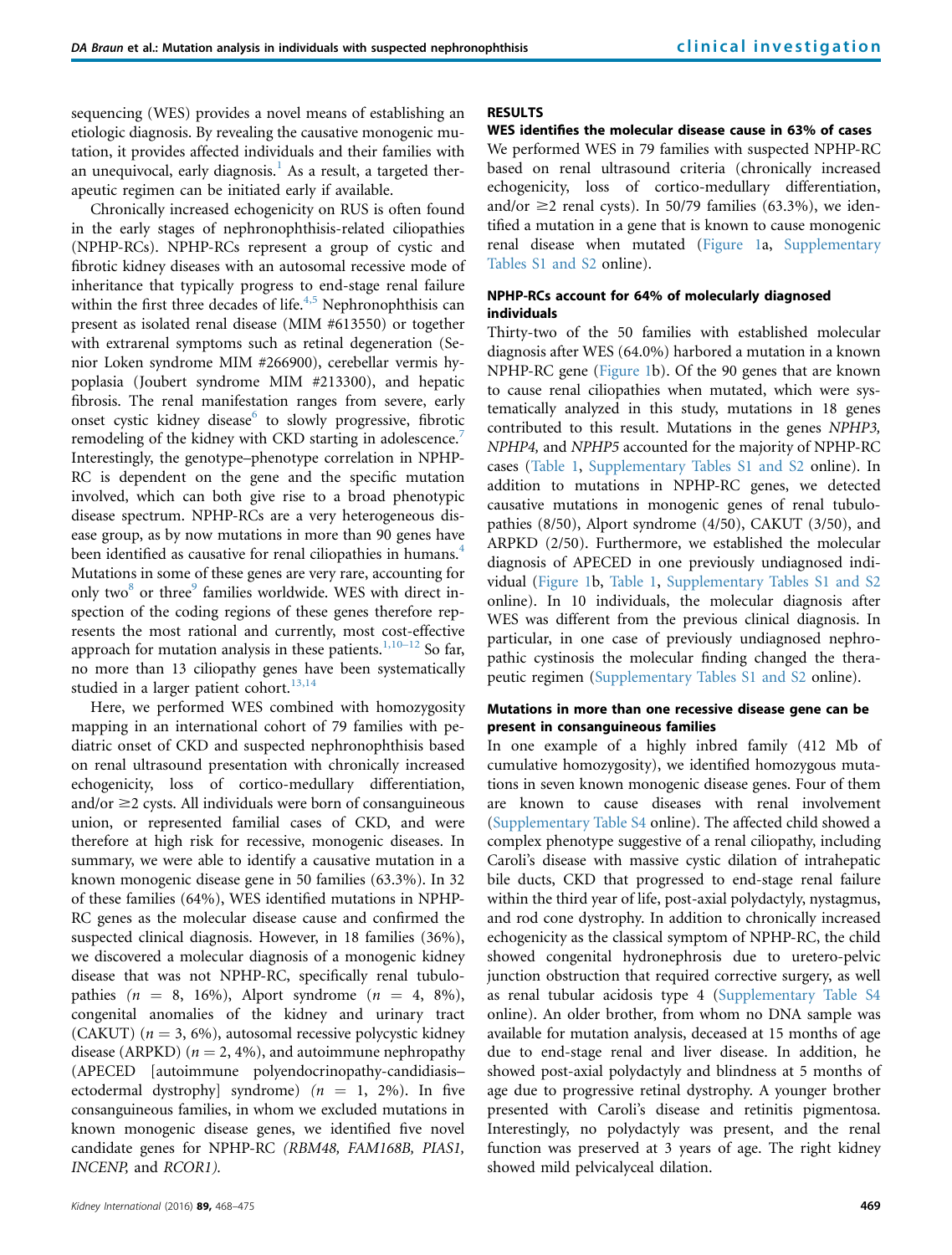<span id="page-2-0"></span>

Figure 1 | Relative number of cases molecularly diagnosed by whole-exome sequencing (WES) in 79 families with childhood-onset chronically increased echogenicity or  $\geq 2$  cysts on renal ultrasound. (a) We performed WES in 79 consanguineous or sibling cases with increased echogenicity and/or  $\geq$  cysts on renal ultrasound. In 50 families (63.3%), we identified a mutation in a known monogenic disease gene as causative. In 5 families (6.3%), we identified a mutation in a novel candidate gene for NPHP-RC, and 24 families (30.4%) remained without a molecular diagnosis after WES. (b) Fractional contribution of different disease entities to the molecular diagnosis of 50 families in whom a causative mutation in a known monogenic disease gene was detected (see [Table 1](#page-3-0) for the underlying monogenic causes in each disease group). APECED, autoimmune polyendocrinopathy-candidiasis–ectodermal dystrophy; ARPKD, autosomal recessive polycystic kidney disease; CAKUT, congenital anomalies of the kidney and urinary tract; NPHP-RC, nephronophthisis-related ciliopathies.

## The percentage of molecularly solved cases in consanguineous families and familial cases of suspected NPHP-RC is comparable  $(\sim 63\%)$

When performing WES in 79 families with suspected nephronophthisis based on RUS with childhood-onset chronically increased renal echogenicity and/or  $\geq$  renal cysts, we detected a causative mutation in a known monogenic disease gene in 38 of 60 consanguineous families (63.3%) [\(Figure 2\)](#page-4-0). As postulated<sup>15,16</sup> in the vast majority of consanguineous families, the causative mutation was present in the homozygous state (37 of 38 families [97.4%]) ([Figure 2\)](#page-4-0). The only exception was a family in whom we identified a single heterozygous mutation in the dominant gene HNF1B as causative. In 12 of 19 nonconsanguineous families with 2 or more affected children (63.2%), we identified a causative monogenic mutation, showing a comparable percentage of molecularly solved cases in both cohorts. However, as expected in non-consanguineous families,  $16$  only in 3 of 12 families (25.0%) the disease-causing mutation was present in the homozygous state. The remaining 9 of 12 families (75.0%) harbored two compound heterozygous disease-causing mutations [\(Figure 2](#page-4-0)).

#### Identification of five novel candidate genes for NPHP-RC

By applying homozygous peak regions as a filter for WES data, we identified five novel candidate genes for monogenic, recessive NPHP-RC ([Table 2\)](#page-4-0). In these five consanguineous families, we had excluded mutations in known monogenic

disease genes with renal phenotypes through evaluation and direct inspection of the WES data. The five novel candidate genes (RBM48, FAM168B, PIAS1, INCENP, and RCOR) represented the most deleterious alleles within the homozygous regions (Supplementary Figure S2 online) after variant filtering as outlined in Supplementary Figure S1 online. In the example of family A2621 with 181 Mb of cumulative homozygosity (Supplementary Table S5 online), we started with 482,406 variants from normal reference sequence. Excluding common variants (minor allele frequency  $>1\%$  in healthy control cohorts), synonymous variants, and heterozygous variants reduced the number to 1699. Considering only variants that were positioned within homozygous peak regions reduced the number of remaining variants by 11-fold to 156. Exclusion of artifacts by direct inspection of the sequence alignment left us with three potentially disease-causing variants in this family (Supplementary Table S5 online). Subsequently, these variants were ranked based on their predicted likelihood to be deleterious for the function of the encoded protein following the criteria as outlined in Supplementary Figure S1 online. At the end of the filtering process, the gene INCENP (inner centromere protein) represented the strongest remaining variant in this family. All mutations in novel candidate genes were confirmed by Sanger sequencing in original patient DNA and segregated with the affected status.

Twenty-four families (30.4%) remained without a molecular diagnosis after WES. In these families, no convincing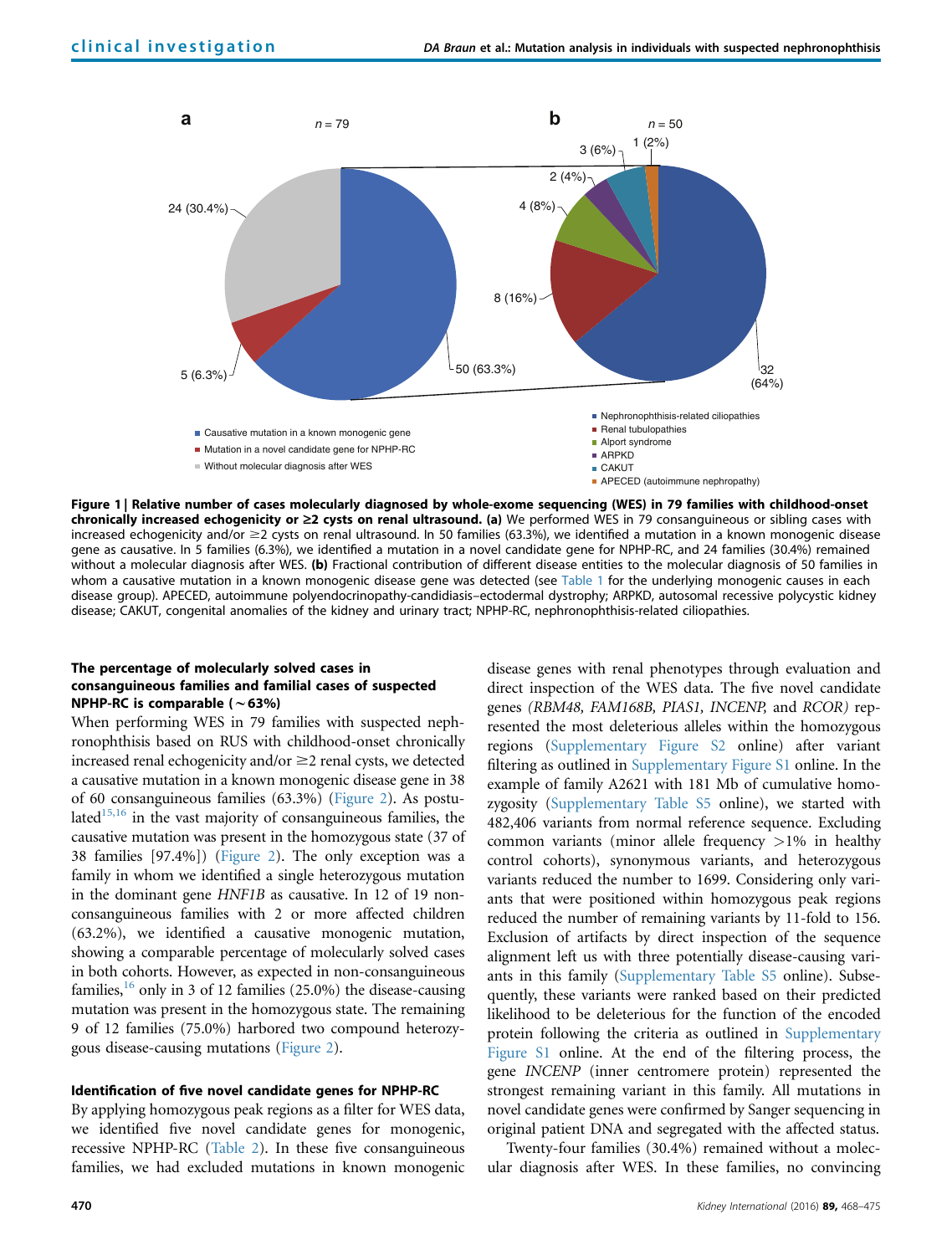| Disease group                                 | Patients within the disease group | Gene with causative mutation (disease, OMIM# <sup>a</sup> )   |
|-----------------------------------------------|-----------------------------------|---------------------------------------------------------------|
| NPHP-RC                                       | 32/50 (64%)                       |                                                               |
|                                               | 2/50(4%)                          | NPHP1 (nephronophthisis type, juvenile, #256100)              |
|                                               | 3/50(6%)                          | NPHP3 (nephronophthisis type 3, #604387)                      |
|                                               | 5/50 (10%)                        | NPHP4 (nephronophthisis type 4, #606966)                      |
|                                               | 3/50(6%)                          | IQCB1 (Senior-Loken syndrome type 5, #609254)                 |
|                                               | 1/50(2%)                          | CEP290 (Senior-Loken syndrome 6, #610189)                     |
|                                               | 2/50(4%)                          | SDCCAG8 (Senior-Loken syndrome type 7, #613615)               |
|                                               | 1/50(2%)                          | TMEM67 (nephronophthisis 11, #613550)                         |
|                                               | 2/50(4%)                          | TTC21B (nephronophthisis 12, #613820)                         |
|                                               | 2/50(4%)                          | WDR19 (nephronophthisis 13, #614377)                          |
|                                               | 3/50 (6%)                         | ANKS6 (nephronophthisis 16, #615382)                          |
|                                               | 1/50(2%)                          | TMEM138 (Joubert syndrome 16, #614465)                        |
|                                               | 1/50(2%)                          | TMEM231 (Joubert syndrome 20, #614970)                        |
|                                               | 1/50(2%)                          | ARL6 (Bardet-Biedl syndrome 3, #600151)                       |
|                                               | 1/50(2%)                          | BBS4 (Bardet-Biedl syndrome 4, #615982)                       |
|                                               | 1/50(2%)                          | MKKS (Bardet-Biedl syndrome 6, #605231)                       |
|                                               | 1/50(2%)                          | BBS12 (Bardet-Biedl syndrome 12, #615989)                     |
|                                               | 1/50(2%)                          | DYNC2H1 (short-rib thoracic dysplasia 3, #613091)             |
|                                               | 1/50(2%)                          | IFT43 (cranioectodermal dysplasia 3, #614099)                 |
| Renal tubulopathies                           | 8/50 (16%)                        |                                                               |
|                                               | 3/50(6%)                          | CLDN16 (hypomagnesemia 3, renal, #248250)                     |
|                                               | 2/50(4%)                          | CLCNKB (Bartter syndrome, type 3, #607364)                    |
|                                               | 1/50(2%)                          | ATP6V0A4 (renal tubular acidosis, distal, #602722)            |
|                                               | 1/50(2%)                          | BCS1L (mitochondrial complex III deficiency, #124000)         |
|                                               | 1/50(2%)                          | CTNS (cystinosis, nephropathic, #219800)                      |
| Alport syndrome                               | 4/50 (8%)                         |                                                               |
|                                               | 2/50(4%)                          | COL4A3 (Alport syndrome, #203780)                             |
|                                               | 1/50(2%)                          | COL4A4 (Alport syndrome, #203780)                             |
|                                               | 1/50(2%)                          | COL4A5 (Alport syndrome, #301050)                             |
| <b>CAKUT</b>                                  | 3/50(6%)                          |                                                               |
|                                               | 2/50(4%)                          | HNF1B (renal cysts and diabetes syndrome, #137920)            |
|                                               | 1/50(2%)                          | FREM2 (Fraser syndrome, #219000)                              |
| Autosomal recessive polycystic kidney disease | 2/50(4%)                          | PKHD1 (polycystic kidney and hepatic disease, #263200)        |
| <b>APECED</b>                                 | 1/50(2%)                          | AIRE (autoimmune polyendocrinopathy syndrome type I, #240300) |

<span id="page-3-0"></span>

| Table 1   Diagnostic groups and distribution among specific genes with causative recessive mutations in 50 families with |
|--------------------------------------------------------------------------------------------------------------------------|
| increased echogenicity and/or ≥2 cysts on renal ultrasound in whom the disease-causing mutation was detected by WES      |

APECED, autoimmune polyendocrinopathy-candidiasis–ectodermal dystrophy; CAKUT, congenital anomalies of the kidney and urinary tract; NPHP-RC, nephronophthisisrelated ciliopathies.

<sup>a</sup>Online Mendelian Inheritance in Man (OMIM), [http://www.omim.org.](http://www.omim.org/)

variants in known monogenic genes or candidate genes were identified that segregated with the affected status.

## **DISCUSSION**

We performed WES combined with homozygosity mapping in 79 consanguineous or familial cases of childhood-onset chronically increased renal echogenicity or the presence of  $\geq$  cysts on renal ultrasound. On the basis of renal ultrasound presentation, clinical presentation with childhood-onset of disease, and if available renal histology, an NPHP-RC was suspected as the primary disease cause. We show that, in this patient cohort, WES allows detecting the specific causative mutation in about two-thirds of affected individuals, thereby presenting the etiologic diagnosis. In addition, we identified five potential novel renal ciliopathy genes in consanguineous families in whom mutations in 90 known monogenic NPHP-RC genes had been excluded.

Chronically increased echogenicity on renal ultrasound represents a sensitive diagnostic criterion for early stages of CKD in children and young adults. Typically, this results in the suspected diagnosis of nephrono[pht](#page-6-0)hisis or related ciliopathies. However, we and others $1-3$  have shown that other kidney diseases can phenocopy the presentation of NPHP-RC on renal ultrasound. Here, we study 79 consanguineous or familial cases with suspected NPHP-RC based on renal ultrasound presentation with childhood-onset increased renal echogenicity and/or more than one cyst, and perform WES in order to determine the percentage in which NPHP-RC and various other monogenic, recessive kidney diseases contribute to this phenotypic spectrum [\(Figure 2\)](#page-4-0). As a second aspect, we aimed to systematically examine all 90 genes that are known monogenic, recessive causes of NPHP-RC or other CKD that can phenocopy the presentation of NPHP-RC in a large cohort of affected individuals. So far, this has not been done for more than 13 renal ciliopathy genes<sup>[13,14](#page-7-0)</sup> at a time. As we identified the disease-causing mutation in  $\sim$  2/3 (50/79) of individuals with increased echogenicity on RUS, our data show that WES is an efficient tool for molecular diagnostics in this patient cohort. WES provides affected individuals and their families with an unequivocal diagnosis that avoids unnecessary diagnostic and therapeutic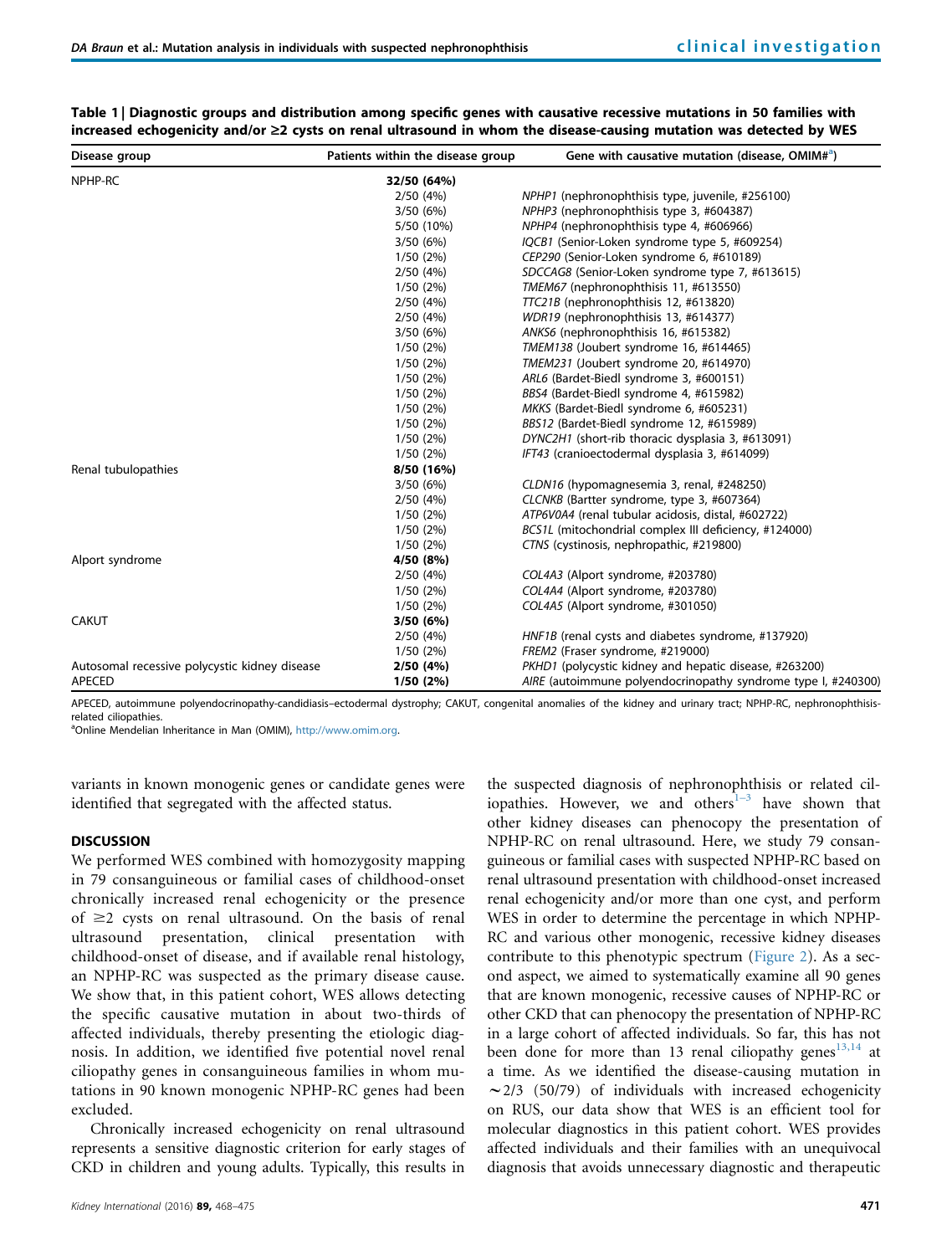<span id="page-4-0"></span>

Figure 2 | Algorithm for molecular diagnostics in consanguineous or familial cases of suspected nephronophthisis based on renal ultrasound presentation. Of the 79 families with childhood-onset increased renal echogenicity and/or  $\geq$  cysts on renal ultrasound imaging, 60 individuals were born of consanguineous unions and 19 families were nonconsanguineous with 2 or more affected children. In 63.3% of consanguineous families, we identified a mutation in a known monogenic disease gene as causative. The majority of these mutations were, as postulated, present in the homozygous state. In 63.2% of familial cases, we identified a causative mutation in a recessive, monogenic disease .<br>gene. Three-fourths of these mutations were compound heterozygous. <sup>a</sup>ln one consanguineous family, a single heterozygous mutation in the dominant gene HNF1B was identified as the molecular disease cause.

interventions. WES is a noninvasive diagnostic tool with little risk, and, recently, the cost has dropped to a level that makes it accessible to a broader group of affected individuals in a clinical rather than a research setting. Considering the genetic heterogeneity of NPHP-RC, WES is the only available technique that can reliably establish the correct molecular diagnosis. The use of targeted sequencing panels as utilized for other disease entities in clinical genetics is technically not feasible and/or not economical for such a large number of potentially causative genes. However, WES yields a large number of variants from normal reference sequence, most of which are functionally irrelevant. Therefore, an efficient strategy for variant filtering is indispensable for the work with WES data. In addition, variant calling should follow an indication-driven strategy: After thorough clinical evaluation, a subset of potentially causative genes should be defined prior to WES, and the evaluation should primarily focus on variants in these genes. For example, in a patient with increased echogenicity and/or  $\geq$  cysts on renal ultrasound, primarily variants in the  $\sim$ 90 monogenic causes of renal ciliopathies, and genes that can phenocopy NPHP-RC, should be taken into consideration.

In our cohort, WES molecularly confirmed the clinically suspected diagnosis of NPHP-RC in 64% of cases. However, 18/50 individuals (36%) harbored a mutation in a gene that causes a monogenic kidney disease different from NPHP-RC. As already described in a smaller cohort, $<sup>1</sup>$  $<sup>1</sup>$  $<sup>1</sup>$  the majority of</sup> these cases (8/18) were diagnosed as renal tubulopathies. In addition, we identified four individuals with Alport syndrome, three individuals with mutations in CAKUT genes, two individuals with ARPKD, and one individual with autoimmune nephropathy in the context of APECED syndrome. In 10 of these 18 cases, the molecular diagnosis differed from the initial clinical diagnosis. We therefore suggest that WES

Table 2 | Novel candidate genes for NPHP-RC identified in 5 families with increased echogenicity and/or  $\geq 2$  cysts on renal ultrasound in whom causative mutations in known monogenic disease genes were excluded

| Family       | Gene                 | Zygosity | Accession # c.Position                                   | p.Position | Continuously<br>conserved to                           | Polyphen-2/<br>MutTast/SIFT | ExAC                   | <b>EVS<sup>a</sup></b> | Clinical<br>diagnosis |
|--------------|----------------------|----------|----------------------------------------------------------|------------|--------------------------------------------------------|-----------------------------|------------------------|------------------------|-----------------------|
| A2621        | <i><b>INCENP</b></i> | Hom      | NM 020238.2 $C.2403G > C$ p.Gln801His <i>Danio rerio</i> |            |                                                        | 0.96/DC/del                 | 0/337/120826 0/32/4267 |                        | <b>NPHP</b>           |
|              | A1833 RBM48          | Hom      |                                                          |            | NM 032120.2 c.835A>G p.Thr279Ala Ciona intestinalis    | 0.71/DC/del                 | 0/5/120562             | Not present NPHP+JATD  |                       |
|              | A2275 FAM186B Hom    |          |                                                          |            | NM 032130.2 c.506-2A>G Obligatory splice site mutation |                             | 0/1/111410             | Not present NPHP       |                       |
| A2287 PIAS 1 |                      | Hom      | NM 016166.1 c.317C>T p.Ser106Leu Danio rerio             |            |                                                        | 0.77/DC/del                 | 0/3/120766             | Not present NPHP       |                       |
| A1239 RCOR1  |                      | Hom      | NM 015156.2 c.437-3C>T Splice site mutation              |            |                                                        |                             | 0/3/121306             | Not present JBTS       |                       |

DC, disease causing (MutationTaster); del, deleterious (SIFT); EVS, exome variant server; ExAC, Exome Aggregation Consortium; Hom, homozygous; JATD, Jeune asphyxiating thoracic dystrophy; JBTS, Joubert syndrome; MutTast, MutationTaster; NPHP, nephronophthisis; NPHP-RC, nephronophthisis-related ciliopathy; SIFT, sorting intolerant from tolerant. Each candidate gene represents the most deleterious mutation within the homozygous peak regions of the respective family. <sup>a</sup>Genotypes in European Americans.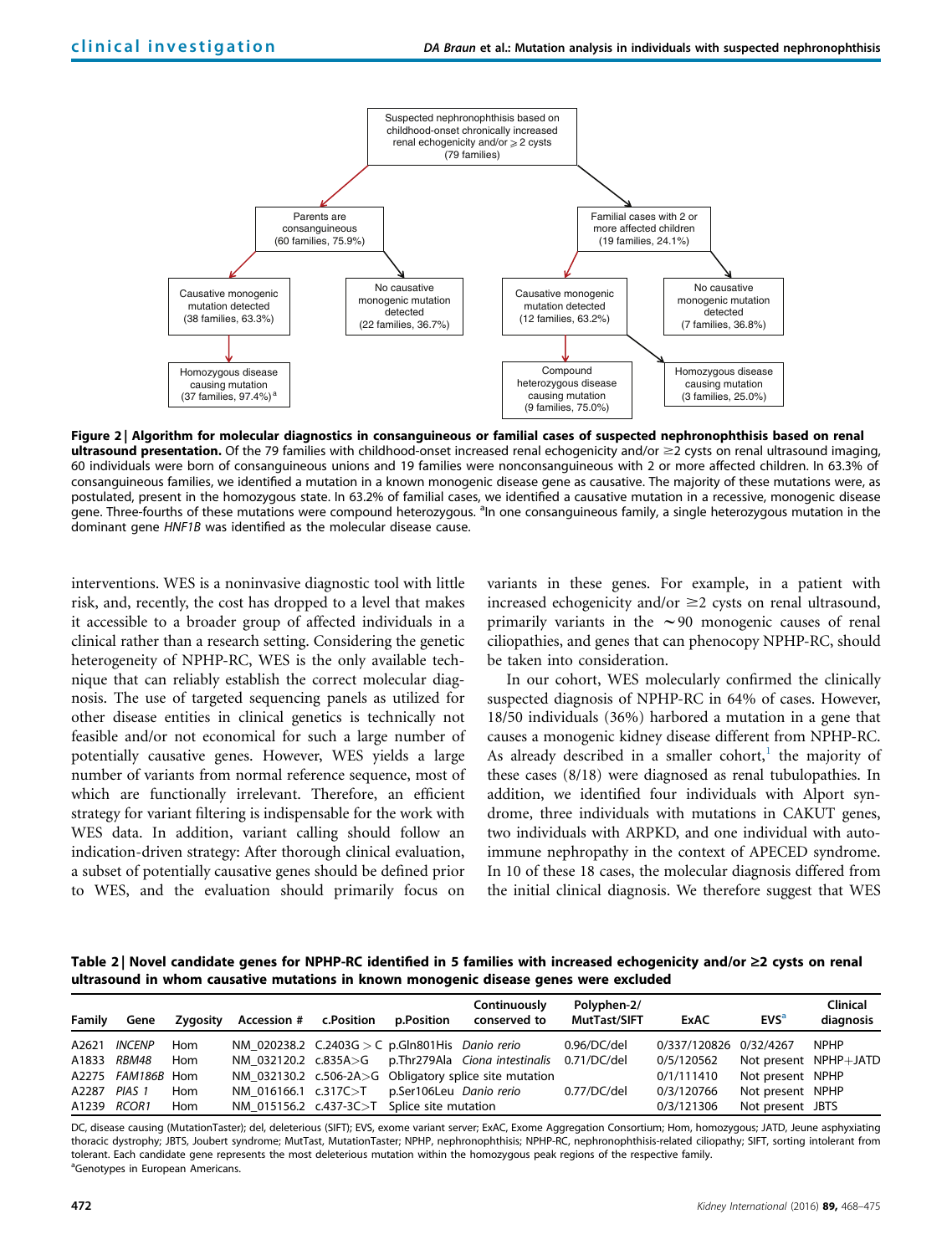helps distinguish between NPHP-RC and other kidney diseases that phenocopy the presentation of NPHP-RC on renal ultrasound. This can be particularly advantageous in very early stages of disease progression in which additional characteristic symptoms might not yet be present, as well as for very rare genetic syndromes. This observation underlines an additional benefit of WES: The genetic diagnostic is not restricted to a limited subset of monogenic diseases that were already suspected based on the clinical presentation, but a broader spectrum of monogenic causes can be taken into consideration. In addition, the very high rate of detecting a causative mutation in genes that are known to be mutated in renal disorders with increased echogenicity confirms that increased renal echogenicity, even if performed in numerous centers worldwide, is a reproducible and reliable criterion for noninvasive diagnostic in pediatric kidney disease. Interestingly, the percentage of molecularly diagnosed individuals was not considerably different in consanguineous families as compared with outbred sibling cases. We therefore suggest that the relevance of our findings reaches beyond consanguineous cases.

As we and others have shown<sup>[10,12,17](#page-7-0)</sup> combining WES and homozygosity mapping in consanguineous families represents a powerful tool for the identification of novel human disease genes. We applied this technique in five families in whom mutations in known human disease genes had been excluded, and we identified RBM48, FAM168B, PIAS1, INCENP, and RCOR1 as novel candidate genes for renal ciliopathies. So far, mutation analysis has not yielded additional families with mutations in these genes. However, this rarity is not unexpected as for the majority of recently identified NPHP-RC genes less than 10 families with mutations have been described worldwide. $9-12,18-20$  $9-12,18-20$  At this point, additional functional evidence to proof the pathogenicity of these mutations is lacking. Further genetic and experimental evidence in the future will help determine whether mutations in these newly identified candidate genes are indeed disease causing in humans with renal ciliopathies.

Twenty-four of 79 families in our cohort (30.4%) remained without a molecular diagnosis after WES. This is not unexpected as in recessive monogenic diseases only about 85% of all causative mutations are located within the coding sequence or the adjacent splice sites.<sup>[21,22](#page-7-0)</sup> The remaining 15%, however, are complex deletion–insertion variants, copynumber variants, or reside within a promotor and other intronic region. As none of these variants can be detected by WES, this technical limitation explains why some cases cannot be solved by WES. Furthermore, WES might miss a subset of causative variants due to low coverage in the respective target region. Considering the fact that about 20% of all individuals with NPHP-RC harbor a homozygous deletion in the NPHP1 gene, the percentage of solved cases in this study had been even higher than the reported 63% if these cases were included. As it has been postulated that only 85% of recessive mutations can be technically detected with currently available techniques, $^{22}$  $^{22}$  $^{22}$  we show that in the targeted patient cohort virtually all cases with detectable recessive mutations are molecularly solved after WES.

We here present WES as a rapid and reliable tool for molecular diagnostics in consanguineous individuals or familial cases with clinically suspected NPHP-RC based on renal ultrasound that allows establishing an etiologic diagnosis in  $\sim$  2/3 of affected individuals. This represents a major advance in a diagnostic finding that is frequently interpreted as 'medical renal disease' rather than leading to an etiologic diagnosis.

## MATERIALS AND METHODS

## Human subjects

The study was approved by the institutional review board of the University of Michigan and Boston Children's Hospital. After obtaining informed consent, clinical data, and pedigree information, DNA samples were collected from individuals with suspected nephronophthisis based on clinical findings, renal ultrasound criteria, and, if present, renal histology. Subjects were either of consanguineous families or of sibling cases with multiple affected children in one family. A total of 107 individuals from 82 families were included in the study. Four individuals (from 3 families) were excluded for technical reasons, leading to a final cohort of 103 individuals from 79 families. Sixty families were consanguineous singlets, and 19 families were nonconsanguineous familial cases with more than one affected child (16 families with 2 affected children, 2 families with 3 affected children, and 1 family with 5 affected children) (Supplementary Table S3 online). In all families, a homozygous deletion in the NPHP1 gene had been excluded prior to study inclusion. This was necessary as homozygous deletions in the NPHP1 gene represent the most frequently observed mutation in individuals with nephronophthisis but cannot be detected by WES.

## Linkage analysis

For genome-wide homozygosity mapping, the GeneChip Human Mapping 250k Sty Array from Affymetrix (Santa Clara, CA) was used. Nonparametric LOD scores were calculated using a modified version of the program GENEHUNTER2.1 $^{23,24}$  $^{23,24}$  $^{23,24}$  through stepwise use of a sliding window with sets of 110 single-nucleotide polymorphisms and the program  $ALLEGRO<sup>25</sup>$  $ALLEGRO<sup>25</sup>$  $ALLEGRO<sup>25</sup>$  in order to identify regions of homozygosity as described,[15,26](#page-7-0) using a disease allele frequency of 0.0001 and Caucasian marker allele frequencies. The genetic mapping was based on multipoint analysis. A nonparametric LOD score of 2 was applied as the threshold for relevant homozygous peak regions and a nonparametric LOD cutoff of 0.5 as threshold for linkage in sibling cases.

## Whole human exome capture, next gen sequencing, sequence alignment, and variant calling

Genomic DNA was isolated from blood lymphocytes and subjected to whole-exome capture using a customized Agilent SureSelect All Exome Kit v2.0 (Agilent Technologies, Santa Clara, CA) according to the manufacturer's protocol. The library was sequenced on an Illumina HiSeq sequencing platform. Image analysis and base calling were generated by the Illumina pipeline using default parameters. Sequence reads were mapped to the human reference genome assembly (NCBI build 3/hg19) using CLC Genomics Workbench (version 6.5.2) software (CLC bio, Aarhus, Denmark). In consanguineous cases, only variants with a common allele frequency of more than 80% were called for further evaluation in order to identify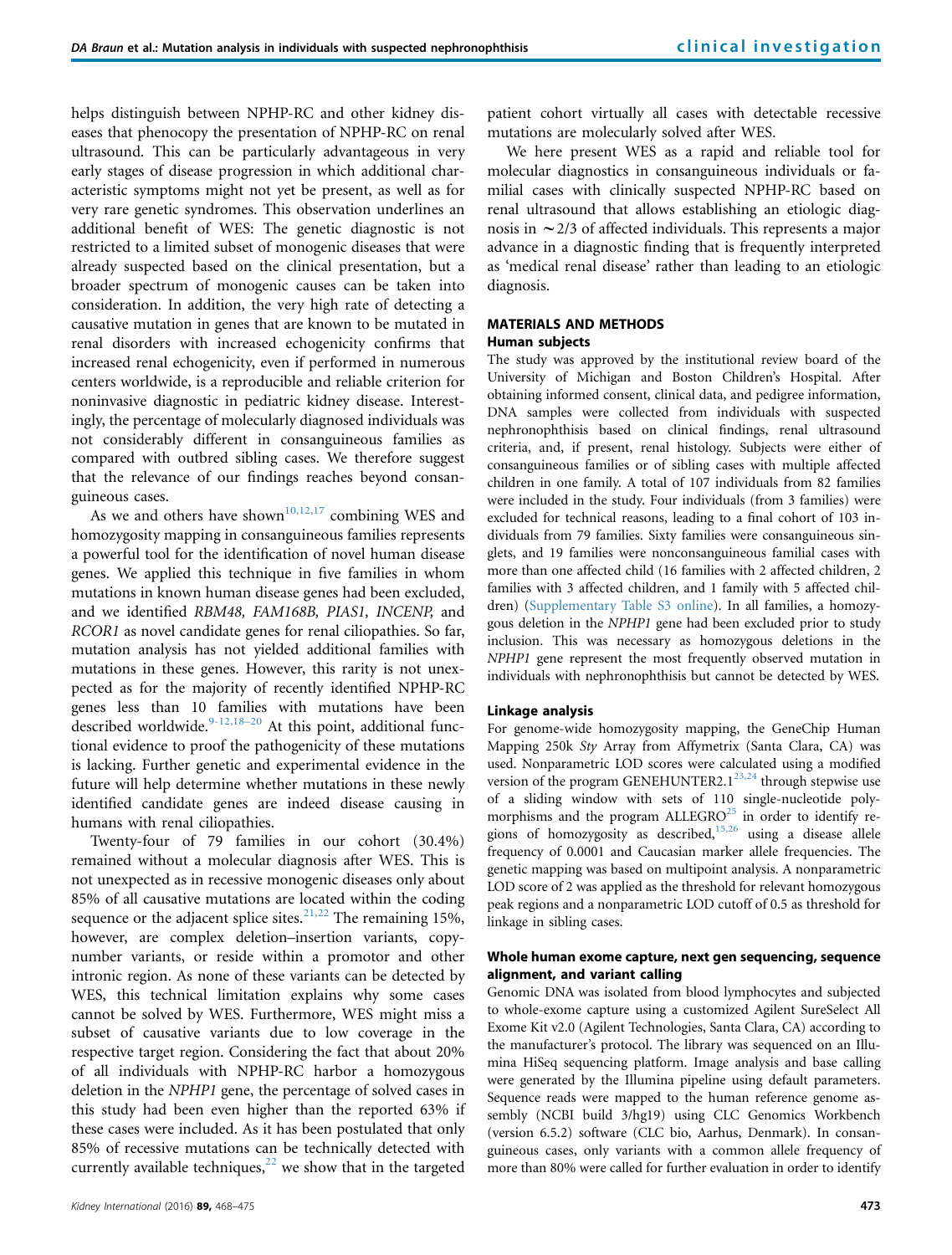<span id="page-6-0"></span>homozygous variants. Trimmed sequence reads were mapped to the human reference genome (hg19) using the Map Reads to Reference program with the following settings: mismatch  $cost = 2$ , insertion  $cost = 3$ , deletion cost = 3, length fraction = 0.5, similarity fraction  $= 0.9$ , and map to nonspecific reads  $=$  'randomly'. The nonspecific reads were then ignored for count and coverage. All variants with a minimum coverage of 2 were used. The variations in the samples were called using probabilistic variant detection using CLC bio. All the called variants were then annotated and evaluated using mutation calling criteria as outlined in Supplementary Figure S1 online.

## Variant annotation and evaluation

After alignment to the human reference genome, variants were filtered as previously described<sup>1,27</sup> and as summarized in Supplementary Figure S1 online. The ranking and calling of alleles as disease-causing mutations follow accepted standards in molecular diagnostics, $28-31$  $28-31$  and, with regard to the composition of our cohort, we applied criteria that are even stricter than the ones typically used in the field. In the first step, variants with minor allele frequencies  $>1\%$  in the dbSNP (version 135) or the 1000 genomes (1094 subjects of various ethnicities; May, 2011 data release) databases were excluded. In the second step, only homozygous and biallelic variants (in non-consanguineous cases) were kept, whereas single heterozygous variants were excluded from the further evaluation. Subsequently, in step 3, synonymous variants and intronic variants that were not located within splice site regions were excluded. In step 4, genetic mapping data (homozygosity mapping in consanguineous families and linkage analysis in sibling cases) were applied for variant filtering.<sup>[15](#page-7-0)</sup> In the final step, remaining variants were ranked based on their probable impact on the function of the encoded protein. We considered only mutations as disease causing that fulfilled the following criteria: (a) protein-truncating, or (b) previously reported as disease causing in individuals with a similar phenotype (HGMD biobase), or (c) missense mutations were only included if they affected highly conserved amino acid residues (conserved in orthologs below vertebrate evolution) and were not reported with a minor variant frequency >0.5% in healthy control individuals, and were predicted to be deleterious for the protein function (PolyPhen-2 score<sup>[32](#page-7-0)</sup> > 0.7). Variants that were present in the homozygous state in any publicly available control cohort were excluded. Mutation calling was performed by geneticists/cell biologists, who had knowledge of the clinical phenotypes and pedigree structure, as well as experience with homozygosity mapping and exome evaluation. Remaining variants were confirmed in original patient DNA by Sanger sequencing as previously described.<sup>[33](#page-7-0)</sup> Whenever parental DNA was available, segregation analysis was performed.

In a second evaluation process, variants in all 90 genes that are known monogenic, recessive causes of NPHP-RC or other CKD that can phenocopy the presentation of NPHP-RC were systematically evaluated.

## WEB RESOURCES

UCSC Genome Browser, [http://genome.ucsc.edu/cgi-bin/hgGateway;](http://genome.ucsc.edu/cgi-bin/hgGateway) 1000 Genomes Browser, [http://browser.1000genomes.org](http://browser.1000genomes.org/); Ensembl Genome Browser, [http://www.ensembl.org;](http://www.ensembl.org/) Exome Variant Server, <http://evs.gs.washington.edu/EVS>; Exome Aggregation Consortium, [exac.broadinstitute.org;](http://exac.broadinstitute.org) Online Mendelian Inheritance in Man (OMIM), <http://www.omim.org>; Polyphen2, <http://genetics.bwh.harvard.edu/pph2>;

Sorting Intolerant From Tolerant (SIFT), [http://sift.jcvi.org;](http://sift.jcvi.org/) MutationTaster <http://www.mutationtaster.org>.

## DISCLOSURE

All the authors declared no competing interests.

## ACKNOWLEDGMENTS

We thank the physicians and the participating families for their contribution. FH is an Investigator of the Howard Hughes Medical Institute, a Doris Duke Distinguished Clinical Scientist, and the Warren E. Grupe Professor of Pediatrics. This research was supported by grants from the National Institutes of Health (DK1069274, DK1068306, and DK064614 to FH; DK099434 to RA, 5U54HG006504 to RPL) and by the March of Dimes Foundation (6-FY11-241 to FH). HYG is supported by the ASN-NephCure Foundation grant. BBB acknowledges funding from university endowments of the Faculty of Medicine (Stiftungsgelder Imhoff-Stifung). FO is supported by the European Community's Seventh Framework Programme (FP7/2007-2013) (EURenOmics; grant 2012-305608). The Nephrogenetics Laboratory at Hacettepe University was established by the Hacettepe University Infrastructure Project (grant number 06A101008).

## SUPPLEMENTARY MATERIAL

Figure S1. Variant filtering process for the identification of the causative mutations in consanguineous families using homozygous peak regions as candidate regions.

Figure S2. Homozygosity mapping data in families A2621, A1833, and A2275 in whom we identified novel candidate genes for renal ciliopathies.

Table S1. Genotypes of 38 consanguineous families of 50 families with increased echogenicity and/or  $\geq$  cysts on renal ultrasound in whom a causative mutation in a known monogenic disease gene was detected by WES.

Table S2. Genotypes of 12 non-consanguineous families of 50 families with increased echogenicity and/or  $\geq$  cysts on renal ultrasound, in whom a causative mutation in a known monogenic disease gene was detected by WES.

Table S3. Ethnicity, pedigree structure, and number of affected individuals in 38 consanguineous and 12 non-consanguineous families with increased echogenicity and/or  $\geq$  cysts on RUS, in whom a causative mutation in a known monogenic disease gene was detected by WES.

Table S4. Mutations in 7 known monogenic disease genes in an inbred family with three affected children.

Table S5. Variant filtering process in individual A2621 from a consanguineous kindred (180.9 Mb of cumulative homozygosity) using homozygous peak regions as candidate regions for the identification of the causative recessive gene.

Supplementary material is linked to the online version of the paper at [www.kidney-international.org.](http://www.kidney-international.org)

#### **REFERENCES**

- 1. [Gee HY, Otto EA, Hurd TW, et al. Whole-exome resequencing](http://refhub.elsevier.com/S0085-2538(15)00040-X/sref1) [distinguishes cystic kidney diseases from phenocopies in renal](http://refhub.elsevier.com/S0085-2538(15)00040-X/sref1) ciliopathies. Kidney Int[. 2014;85:880](http://refhub.elsevier.com/S0085-2538(15)00040-X/sref1)–887.
- 2. [Kraus RA, Gaisie G, Young LW. Increased renal parenchymal echogenicity:](http://refhub.elsevier.com/S0085-2538(15)00040-X/sref2) [causes in pediatric patients.](http://refhub.elsevier.com/S0085-2538(15)00040-X/sref2) Radiographics. 1990;10:1009–1018.
- 3. [Moghazi S, Jones E, Schroepple J, et al. Correlation of renal histopathology](http://refhub.elsevier.com/S0085-2538(15)00040-X/sref3) [with sonographic](http://refhub.elsevier.com/S0085-2538(15)00040-X/sref3) findings. Kidney Int. 2005;67:1515–1520.
- 4. [Hildebrandt F, Benzing T, Katsanis N. Ciliopathies.](http://refhub.elsevier.com/S0085-2538(15)00040-X/sref4) N Engl J Med. 2011;364: 1533–[1543.](http://refhub.elsevier.com/S0085-2538(15)00040-X/sref4)
- 5. [Hildebrandt F, Attanasio M, Otto E. Nephronophthisis: disease](http://refhub.elsevier.com/S0085-2538(15)00040-X/sref5) [mechanisms of a ciliopathy.](http://refhub.elsevier.com/S0085-2538(15)00040-X/sref5) J Am Soc Nephrol. 2009;20:23–35.
- 6. [Otto EA, Schermer B, Obara T, et al. Mutations in INVS encoding inversin](http://refhub.elsevier.com/S0085-2538(15)00040-X/sref6) [cause nephronophthisis type 2, linking renal cystic disease to the](http://refhub.elsevier.com/S0085-2538(15)00040-X/sref6)